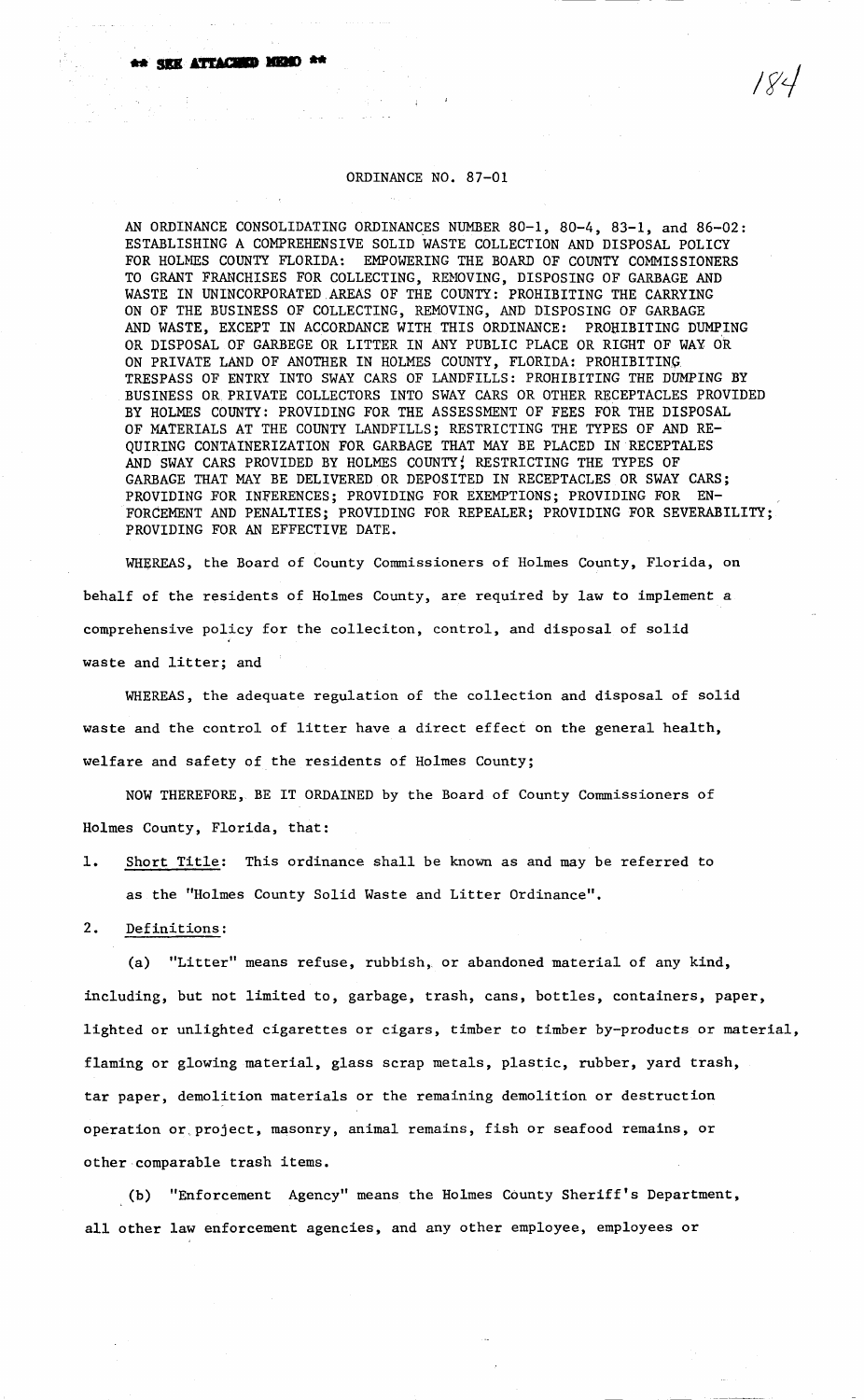independent contractor employed by Holmes ,County and designated by the Board by resolution or ordinance as a litter or solid waste enforcement officer.

!F5

(c) "Person" means any natural person, partnership, firm corporation or company, whether incorporated or not.

3. Franchises: The Board of County Commissioners is hereby authorized and empowered to grant franchises and require a performance bond in such districts of the County as may be designated by the Board lying outside the boundaries of any municipality to persons applying therefore, for the purpose of collecting, removing and/or disposing of garbage and waste in such districts for compensation or any,other valuable consideration. Said franchises may be exclusive or nonexclusive and shall be upon such terms and conditions as the Board shall prescribe, but shall not exceed the term of five years and may be amended or changed by the Board at any time at its discretion.

## 4. Prohibitions:

(a) It shall be unlawful for any person to carry on the business of collecting, removing and/or disposing of garbage and waste in any unincorporated area of Holmes County without first obtaining a franchise authorized by the Ordinance.

(b) It shall be unlawful for any person, whether franchised or not, to collect or dispose of garbage in violation of the ordinance.

(c) It shall be unlawful for any person, whether franchised or not, who is in the business, a business of collecting, removing or disposing of garbage,  $"$  ' waste or trash to throw, place, deposit or cause to be thrown, placed or deposited, any garbage, waste, trash, junk, or other material (collected or removed in the course of the business) into any sway car provided by Holmes County. All garbage, waste, trash, junk and other material collected by any person (whether franchised or not) who is in the business, collecting removing or disposing of garbage, waste or trash within any area of Holmes County, whether incorporated or not, shall not dispose of or deposit any garbage, waste or trash on any lands in Holmes County, except at sites or location permitted by the State of Florida Department of Environmental Regulation to receive and dispose of garbage, waste or trash.

(d) It shall be unlawful for any person to throw, discard, place or deposit litter, garbage, waste, or trash in any manner or amount:

(1) in or on any public highway, road, street, alley, or thoroughfare or any protion of any right-of-way thereof, or in or on any public lands, except in containers of areas lawfully provided therefore: or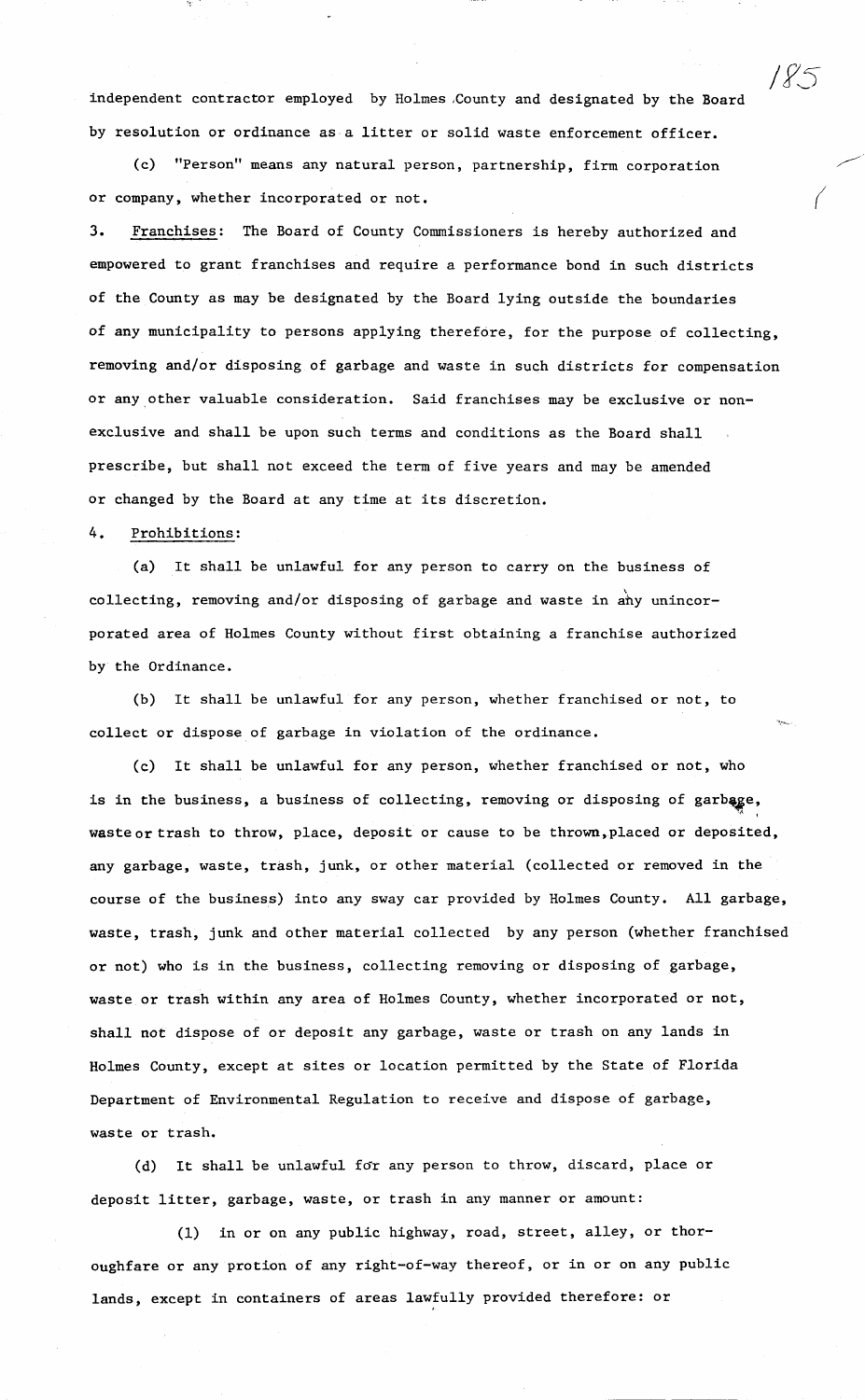(2) in or on any private property, unless prior consent of the record owner of that property has been obtained and said litter will neither constitute a public nuisance nor otherwise be in violation of any state or local law, this or nay other ordinance, rule of regulation.

 $186$ 

(3) When any litter is thrown or discharged from any motor vehicle being operated or located on any public or private right-of-way within Holmes County, the operator of such motor vehicles who shall allow or permit such throwing or discharge shall be deemed to have violated this section. Any owner, lessee, or driver of any vehicle from which any litter or other materials have fallen, blown, leaked, sifted, thrown, discharged, or otherwise escaped from the vehicle shall immediately cause the litter or material on public property (without prior consent) to be removed and shall pay and be responsible for the cost of removal and clean-up in a civil action brought for that purpose.

(e) It shall be unlawful for any person, and no person shall, enter into, trespass in, or cause permit, encourage, allow or authorize another to enter into or trespass in, any sway car or landfill provided for Holmes County or by any other person for the receipt of trash or garbage. It shall be unlawful for any person, and no person shall, remove, or cause permit, encourage, allow, or authorize to be removed, any item object, garbage, trash (or any other matter previously deposited into any such sway car or landfill) from any such wsay care or landfill. For the purposes of this ordinance, "entry" and "trespass" shall be·deemed to include, but not be limited to, the introduction of any portion of the body of any other device or object into sway car or landfill, for any purpose other than the depositing thereinto of trash, garbage, or other items to be disposed of.

(f) It shall be unlawful for any person to and no person shall, place or deposit into any sway car or other receptacle for trash provided by Holmes County for trash collection any garbage, trash, or other object unless the same may be wholely contained within a garbage bag, box or other non-metallic container no larger.than thirty gallons in volume. It shall be unlawful for any person to, and no person shall, deposit, place, insert, or otherwise allow to be deposited or placed into any sway car or other trash receptacle, any material size, or object other than household garbage, waste, litter or yard trash and garbage, containerized as required above. All other materials to be disposed in Holmes County shall be delivered for appropriate disposal only to Holmes County Landfill Site, or as otherwise allowed by this ordinance.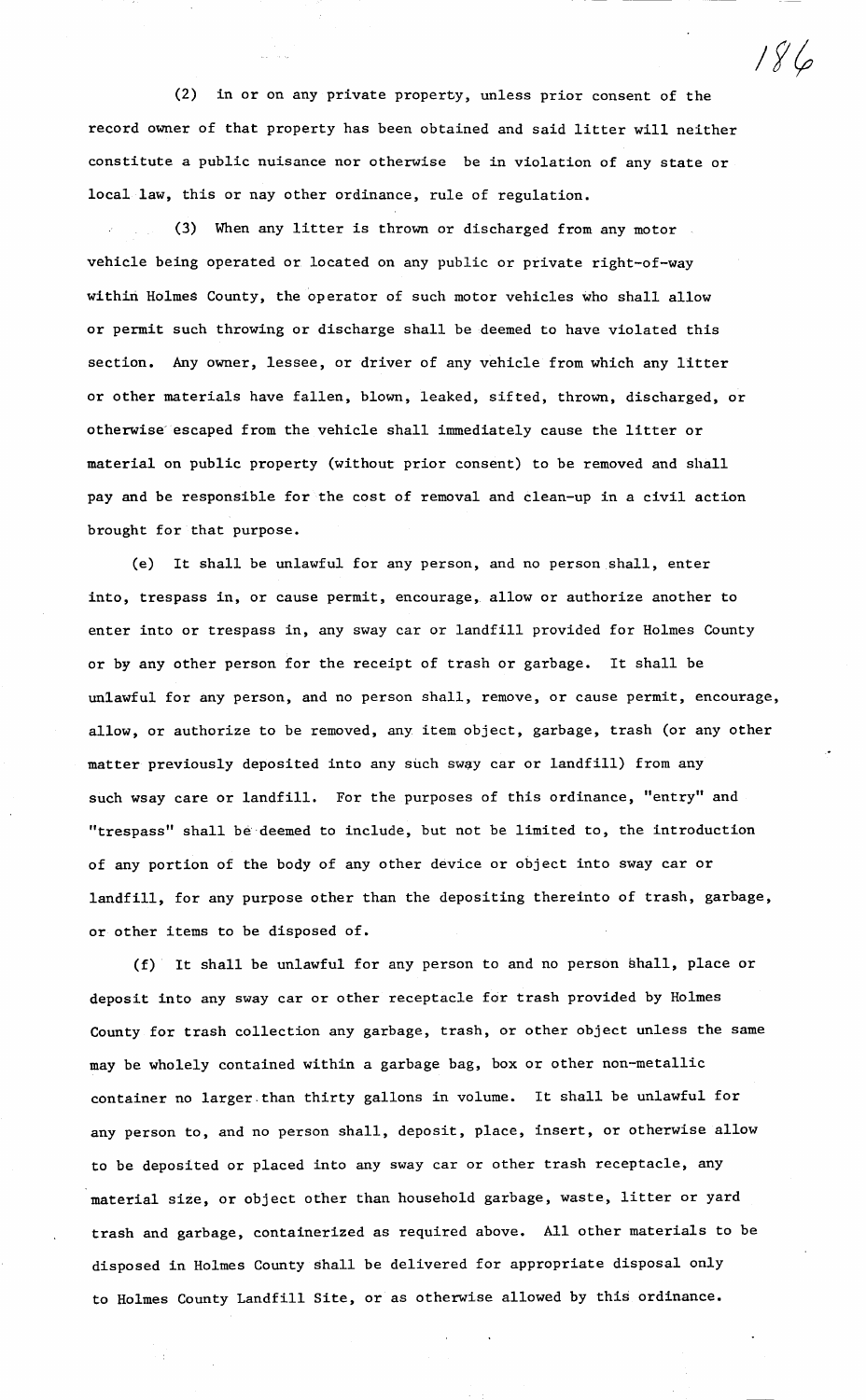(g) It shall be unlawful for any person, firm, corporation, partnership, governmental body or any other legal entity, to dispose of or store hazardous materials within Holmes County, Florida, whithout first obtaining a permit from the Board of County Commissioner of Holmes County, Florida.

/f7

-- ---

(h) It shall be unlawful for any person, firm, corporation, partnership, governmental body or any other legal entity, to dispose of any industrial waste generated outside of Holmes County, Florida, within the boundaries of Holmes County, Florida.

5. Inferences:

(a) Proof that the name of any persons found on litter or  $other$  written material contained in litter deposited unlawfully on any public highway, road, street, alley or throughfare, including any portion of the right-of-way thereof, or any other public or private lands (without prior consent) shall give rise to an inference that said litter was discharged or placed, or allowed to be discharged or placed, thereon by said person in violation of Paragraph 4 above.

(b) Proof that a minor has physically entered into or is physically within a sway car or landfill shall give rise to an inference that the parent or adult vested with legal or actual physical custody of the minor at the time caused permitted, encouraged, allowed, or authorized the minor's entry into or presence within the sway care or landfill, in violation of this ordinance.

6. Exemptions:

(a) This ordinance shall not apply to the disposal of garbage by feeding or delivering such garbage for feeding to animals when such act is accomplished other wise in accordance with the laws in the state of Florida.

(b) , This Ordinance shall not apply to persons or business entities who have been granted salvage rights in writing by the said Board of County Commissioners.

7. The Board of County Commissioners shall be authorized by the resolutin adopted at any regular Board meeting to adopt a schedule of fees (generally reffered to as tipping or disposal fees) to be charged to any person, municipality or other governmental entity for the disposing or depositing of garbage, waste or trash at any Holmes County Landfill site (or at such other facility or locations as Holmes County may operate or own for that purpose, now or in the future).

8. Enforcement: The enforcement of this ordinance shall be the duty and responsibility of any and all enforcement agencies, as defined above, operating within Holmes County, Florida.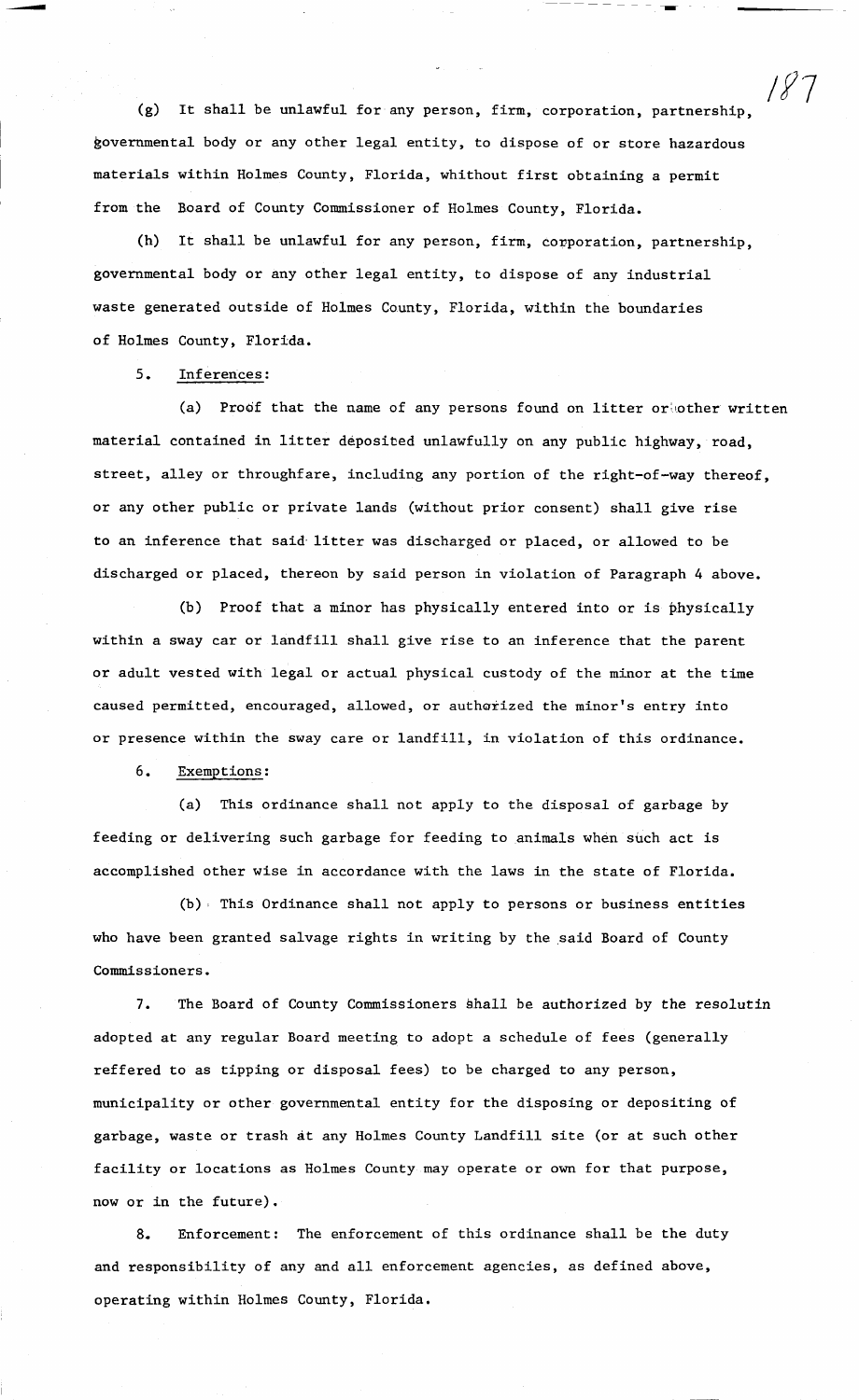9. Penalties: Violations of this ordinance shall be prosecuted in the same manner as misdemeanors are prosecuted, in the name of the state of Florida by the prosecuting attorney.

*;fl* 

(a) Any person found guilty of violating Paragraph 4D above shall be punished by a civil penalty in an amount not to exceed the actual cost of removal and clean-up of the litter or garbage deposited in violation of Paragraph 4D, or by the performance of community service work not to exceed 40 hours, or both; or by a criminal fine not to exceed \$500.00 or by imprisonment in the county jail for a term not to exceed 60 days, or both. If the sentencing court finds that the violator has previously been found guilty of a violation of this ordinance, then the violator shall be punished by the imposition of a criminal fine not to exceed \$500.00 or by the imprisonment in the county jail for a term not to exceed 60 days or both. Any fines assessed pursuant to this ordinance or pursuant to Florida Statute Section 403.413 shall be placed in the general revenue fund of Holmes County.

(b) Any person violating any provision of this Ordinance other than Paragraph 4D above shall be deemed guilty of a second degree misdemeanor and punished as provided by law.

10. Repealer: All other ordinances or portions of ordinances in force at the time this ordinance becomes effective which are in conflict with any provisions thereof shall be deemed to be and are repealed to the extent of any such conflict, otherwise to remain in full force and effect.

Ordinance Numbers 80-1, 80-4, 83-1, 86-02, 86-03, and 86-06 are expressly repealed, provided that should any portion of this ordinance be declared invalid for any reason by any court, then the provisions of the prior ordinances to the same effect shall be reinstated as law to the extent that they are not in condlict with the remaining portion of this ordinance.

11. Severability: If any sections, subsection, paragraph, sentence, clause, or phrase of this ordinance is held for any reason to be unconstitutional, void, or invalid, the validity of the remaining portions of said ordinance shall not be affected thereby. Nothing in the ordinance shall be construed to affect any suit or proceeding now pending in any court, or any rights accrued, or existing under any act or ordinance repealed hereby.

12. Effective Date: This ordinance shall take effect upon receipt of official acknowledgement form the office of the Secretary of State of Florida that the said ordinance has been filed in the office.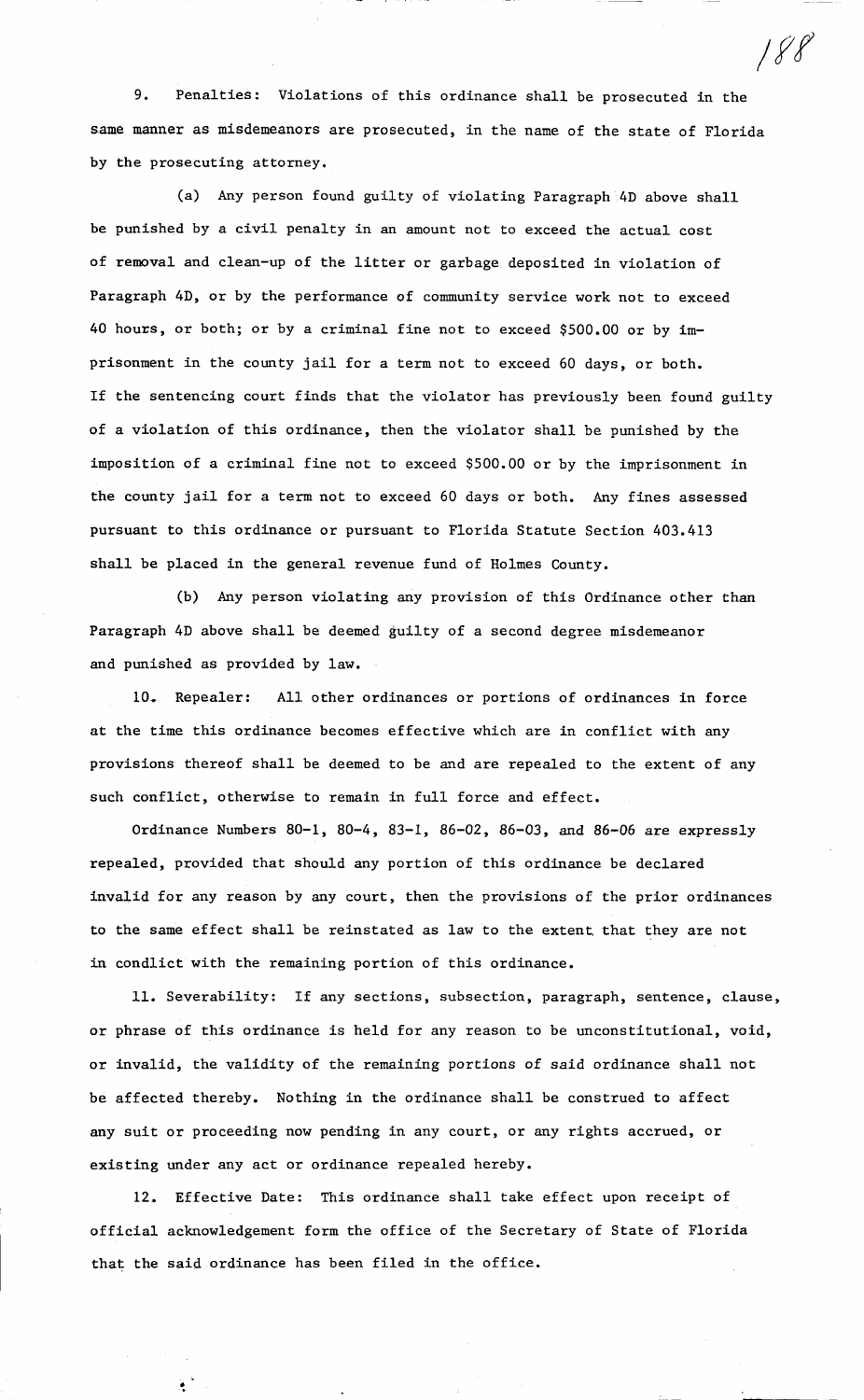| THE FOREGOING ORDINANCE WAS ADOPTED BY A VOTE OF<br>to                         |  |
|--------------------------------------------------------------------------------|--|
| by the Board of County Commissioners, Holmes County, Florida, after due notice |  |
| and publication, in the regular meeting on February 16, 1987                   |  |
| DONE THIS the 16th day of February<br>, 1987 in regular session                |  |

u.

 $\cdot$ 

in Bonifay, Florida.

 $\mathcal{L}(\mathcal{L})$ 

ATTEST:

BY: ~/? ~- (SEAL)  $\frac{cd_{y}}{c_{l}^{l}}$  (SEAL)

 $\sqrt{600}$ i s HOLMES COUNTY BOARD OF COUNTY COMMISSIONERS .<br>vit ://///////<br>Chairman  $E_{CC}$   $\lambda$  is  $\alpha$ ne talu<br><sup>193</sup>3 yıl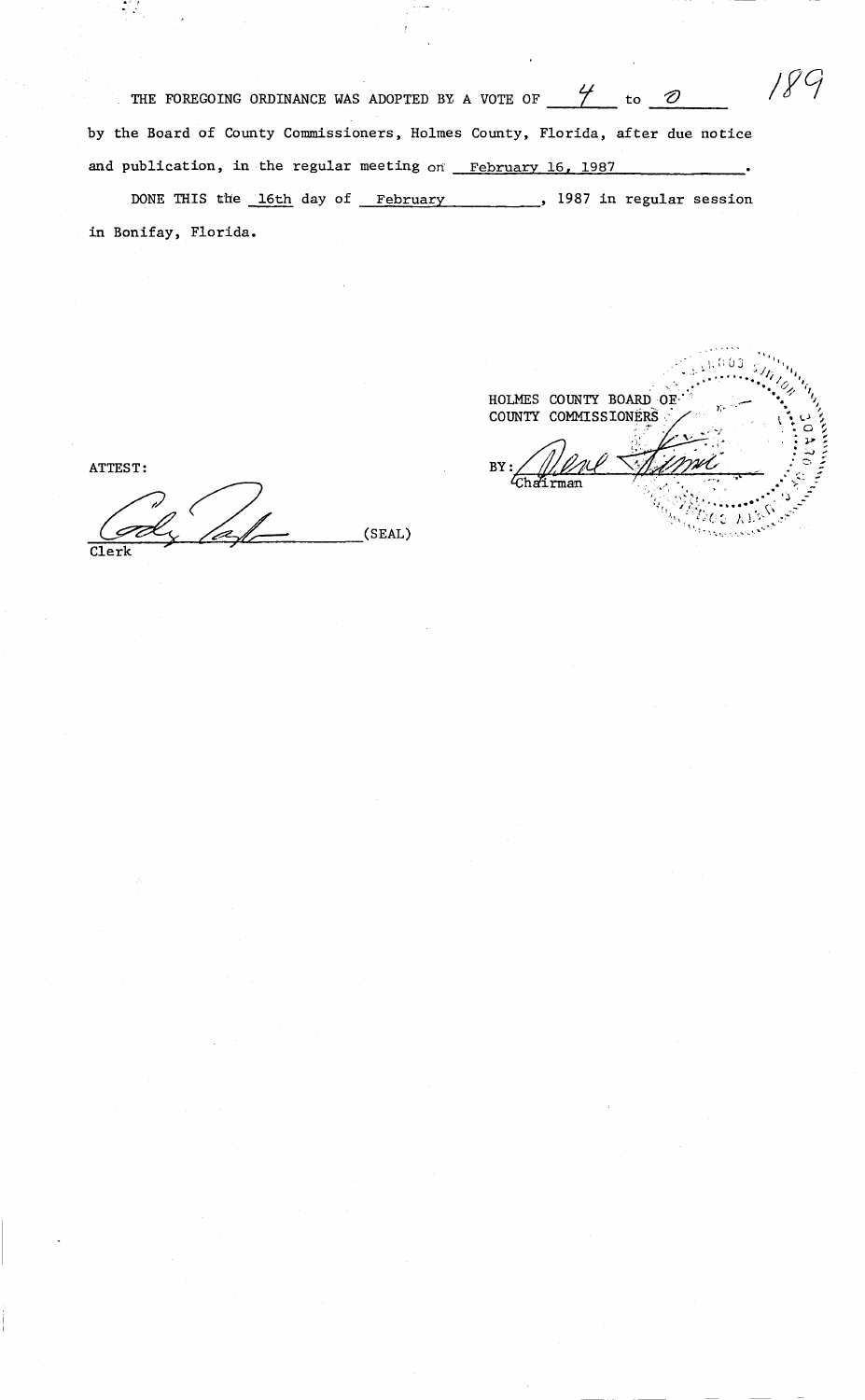THOMAS GERALD HOLLEY ATTORNEY AT LAW 102 EAST CHURCH AVENUE P.O. BOX 268 CHIPLEY, FLORIDA 32428

OFFICE (904) 938·43 I 7

FAX (904) 638·3768

## November 28, 1995

Board of County Commissioners Holmes County, Florida P.0.Box 397 Bonifay, Florida 32425

 $\cdot$  ,  $\cdot$   $\cdot$   $\cdot$   $\cdot$   $\cdot$   $\cdot$   $\cdot$ 

: •. •. ، بالمجالات العالم المناوية

RE: City Environmental vs. Holmes County-Federal Court Case Dear Commissioners:

The Federal Court for the Northern District of Florida has entered a Summary Judgment declaring that Holmes County Ordinances Nos. 83-06, 87-01 and 89-01 are unconstitutional in that they violate the Commerce Clause of the Federal Constitution.

This ruling was not unexpected because the Federal Circuit Court of Appeals in Atlanta had previously entered a ruling right on point, saying that it was . unlawful to prohibit the flow of solid waste across state and county lines.

Our only argument was that the Plaintiff lacked judicial standing to attack the ordinances because Plaintiff did not have a landfill in Holmes County, and that Holmes County had made no threat to enforce the ordinances against Plaintiff. This argument was seriously weakened when two County Commissioners testified in their depositions that they would seek to enforce the ordinances against the Plaintiff.



.<br>1. :

<.· ...